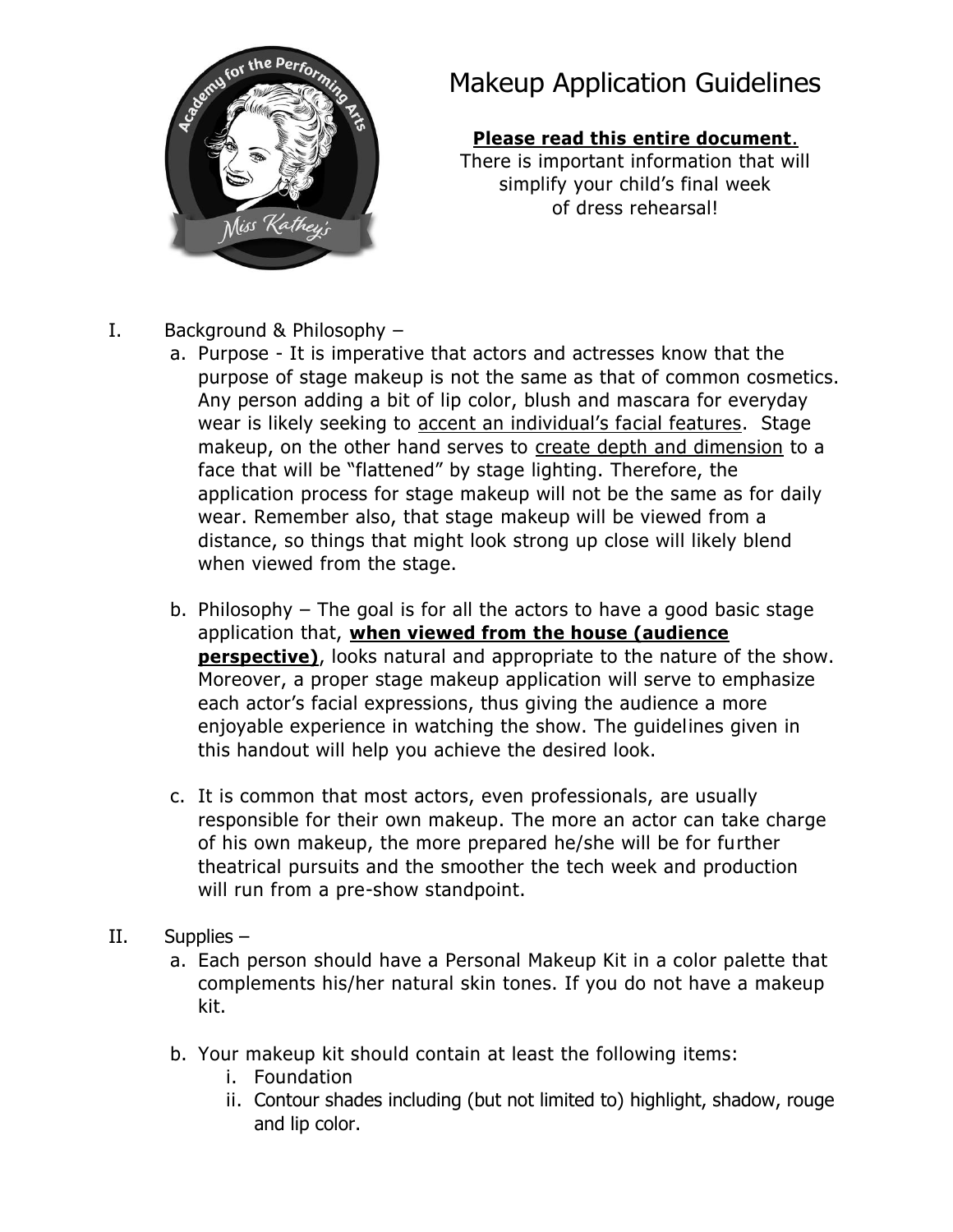- iii. Translucent Face Powder
- iv. Eyebrow Pencil
- v. Flat Brush (for shadows & highlights)
- vi. Sponge applicator/wedge
- vii.Powder puff

viii.Stipple sponge

- c. OTHER SUPPLIES
	- i. In addition to the kits, EVERY ACTOR will want to purchase mascara for personal use and a sharpener for their eye pencil. ANY EYE PRODUCT **CANNOT AND MUST NOT** BE SHARED BETWEEN CAST MEMBERS FOR THE SAKE OF HEALTH AND SAFETY.
	- ii. Male Cast members will want to purchase Bronzer for the face (can be located near the blushes in any department or drug store.) If you already own one, please put it with your other stage makeup.
	- iii. ALL STUDENTS will want some sort of moisturizer to use before applying their makeup. This creates a barrier that is helpful to the skin. It need not be expensive. Using a moisturizer is not required, but it is recommended.

#### **iv. All actors need to add to their bins a package of makeup wipes or baby wipes for makeup removal or corrections.**

d. Parents, please do not allow your child to use any cosmetics for this show that have glitter or sparkles in them. Anyone that needs to sparkle will be helped by the Makeup committee to do so!)

# **EVERYONE NEEDS TO BRING THEIR MAKEUP TO THE THEATER FOR EVERY DRESS REHEARSAL AND EVERY PERFORMANCE**

*This is absolutely necessary if you need makeup corrections. Coming to the theatre without your makeup is just like coming to the theatre without your costume. Please ensure that your makeup is with you EVERY TIME you come to the theatre.*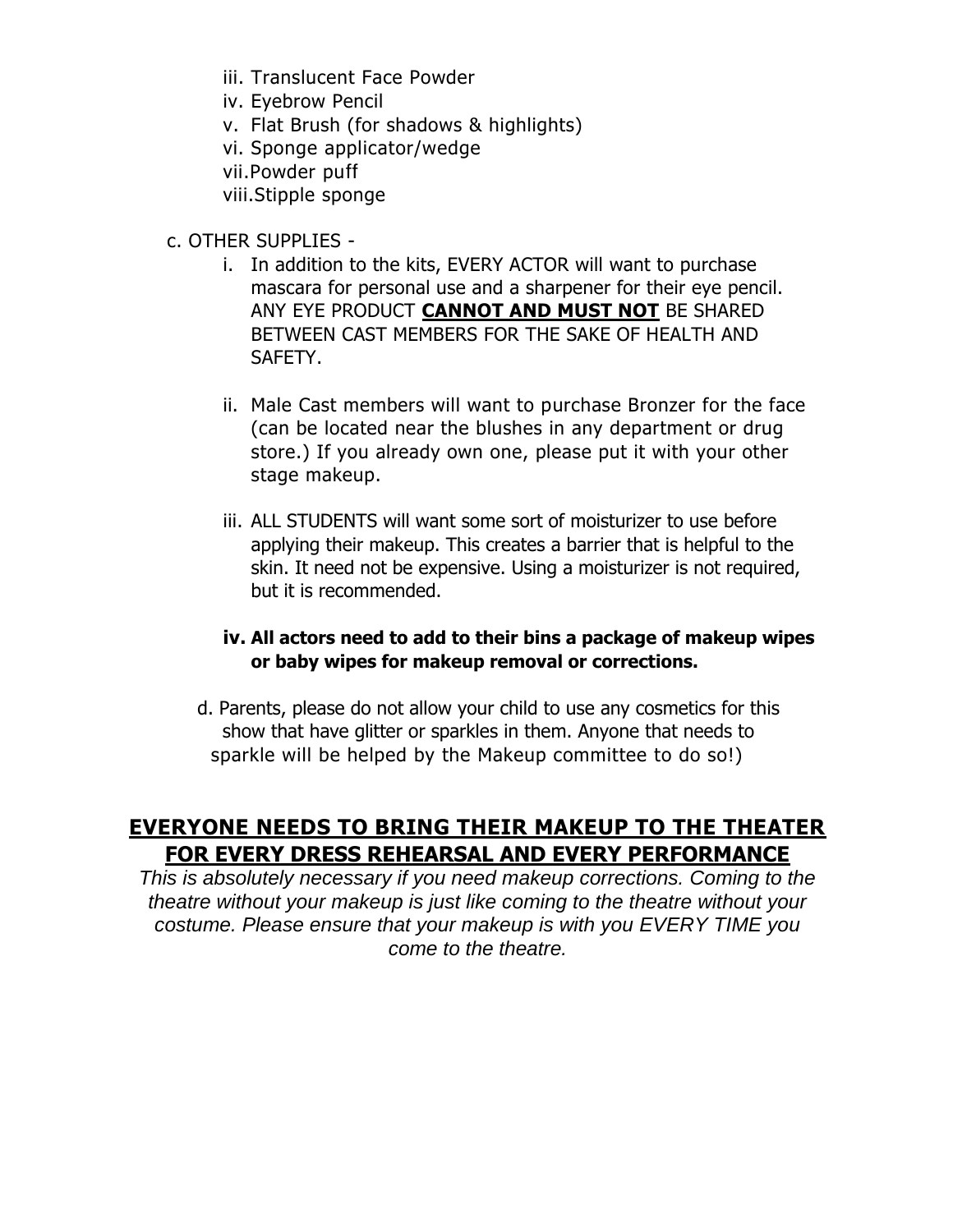## III. Application

## a. **Women/Girls**

- i. Before applying makeup, put a thin layer of moisturizer (age 40+ should use a spackle primer) should use on the skin and allow it to dry.
- ii. Foundation Using either the makeup sponge or your fingers, apply crème foundation on the entire face from the hairline to underneath the jaw line until you have a unified skin tone.
	- 1. The base need not be applied heavily, but simply enough to create a nice canvas to which you may add color.
	- 2. Make certain that you cover ALL exposed skin, décolletage included.
	- 3. Make certain that the edges of your foundation are blended smooth.
- iii. Highlights highlights give emphasis to certain features.
	- 1. Apply highlight color from kit below the eyebrow and blend
	- 2. Apply highlight color from kit to base of eyelid and blend
	- 3. Apply highlight color very lightly to the inside corner of the eye and blend.
	- 4. Apply a LINE of highlight color to your cheekbone, starting under the darkest part of the eye and following the bone toward the ear. Blend edges upward.
	- 5. Apply a VERY faint line of highlight color down the center of the nose and blend edges.
	- iv. Shadows shadows create darkness to specific areas of the face
		- 1. Pencil in eyebrow (only if needed) and blend
		- 2. Apply shadow color in the CREASE of the eyelid. Make this crease pretty strong and set it high enough that you see it when the eye is fully open.
		- 3. Apply a LINE of shadow underneath the cheekbone and blend the edges outward and downward.
	- v. POWDER Using the powder puff/brush, lightly dab a layer of translucent powder over foundation, shadows and highlights. Dust the powder off using any sort of makeup brush. The powder serves to "set" the makeup and prepare it for the finishing touches.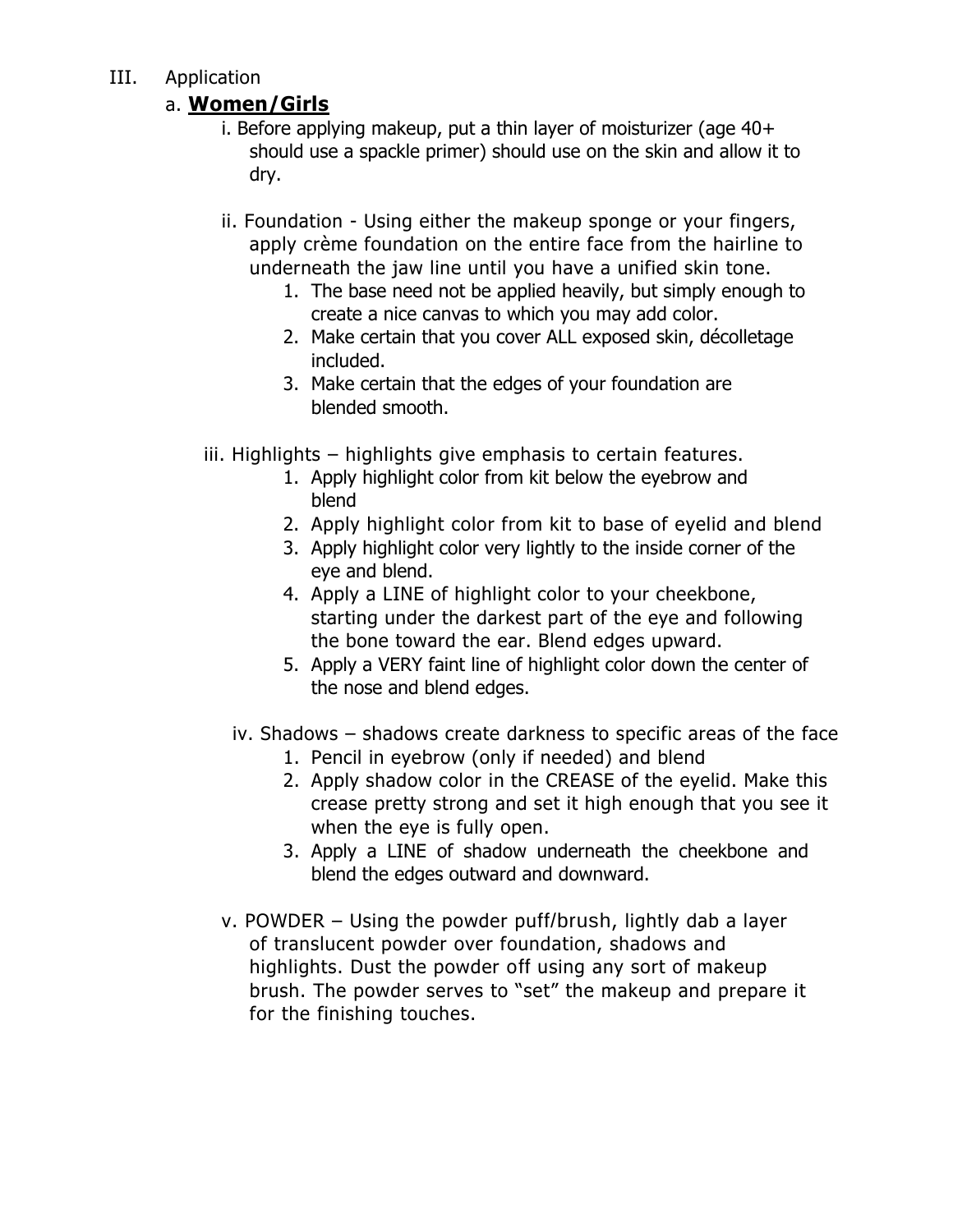- vi. Eyes
	- 1. The highlight applied above will make the eyes appear larger, and the crease separates the upper and lower lid, giving depth to the face.
	- 2. Lightly line both the top and bottom eye lids, but **do not connect the lines** as doing so will make the eyes appear smaller. (See diagram)



- 3. Apply black mascara to the lashes, giving particular attention to the outer edge. You may wear false lashes if you wish.
- vii.Cheeks
	- 1. Adult Females should apply crème blush lightly to the apples of the cheeks and blend upward toward temples. (This is on top of the highlight and shadow applied earlier.) If you would prefer, you may use a powder blush in a coral shade on top of/in addition to the highlight/shadow applied earlier. Remember, the goal is to create bone structure.
	- 2. Young Female characters should add a very pale pink powder blush on the apples of the cheeks only. This is in addition to/on top of the highlight/shadow applied earlier.
- viii. Lip color Lip color (matte) may vary according to the color palette of a scene, a costume or a character choice. If your character is not given a specific shade to wear, choose a neutral lip color. ALL CHARACTERS should powder their lips after applying color. This will keep the lip color from wearing off during the show.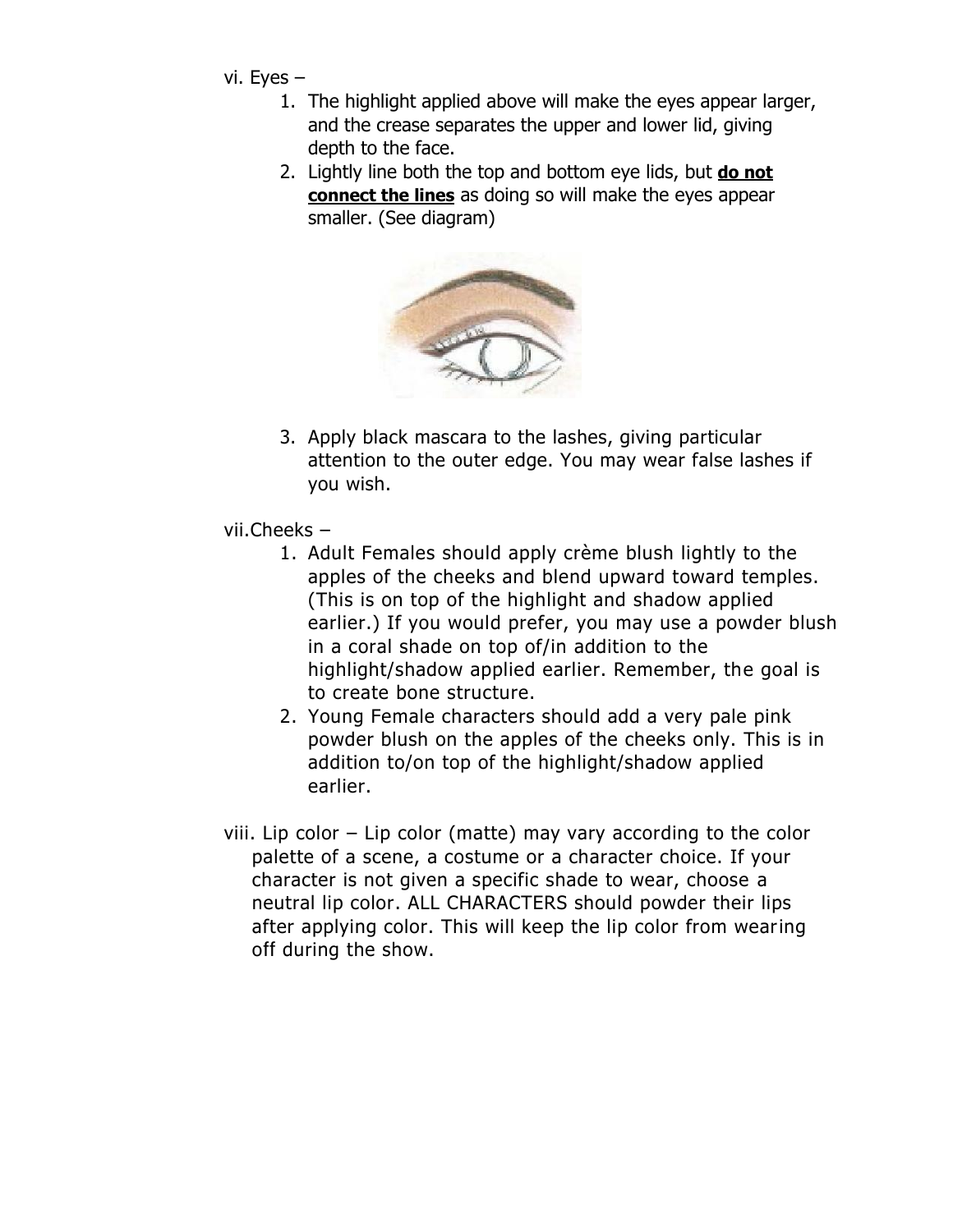# b. **GUYS**

- i. Before applying makeup, put a thin layer of moisturizer on the skin and allow it to dry.
- ii. Foundation Using either the makeup sponge or your fingers, apply crème foundation on the entire face from the hairline to underneath the jaw line until you have a unified skin tone.
	- 1. The base need not be applied heavily, but simply enough to create a smooth canvas to which you may add color.
	- 2. Make certain that you cover ALL exposed skin. Guys are NOTORIOUS for leaving makeup lines, especially leading to the back of the neck.
- iii. Highlights highlights give emphasis to certain features.
	- 1. Apply highlight color from kit to base of eyelid only (from lashes to crease, but not to brow) and blend.
	- 2. Apply highlight color very lightly to the inside corner of the eye and blend.
	- 3. Apply a LINE of highlight color to your cheekbone, starting below the darkest part of the eye and following the cheekbone toward the ear. Blend edges upward.
	- 4. Apply a medium-strong line of highlight color from your kit down the center/bridge of the nose and blend edges.
- iv. Shadows shadows create darkness to specific areas of the face
	- 1. Pencil in eyebrow (only if needed) and blend
	- 2. Apply a LINE of shadow underneath the cheekbone and blend the edges outward and downward.
- v. POWDER Using the powder puff, lightly dab a layer of translucent powder over foundation, shadows and highlights. Dust the powder off using any sort of makeup brush. The powder serves to "set" the makeup in place and prepare it for the finishing touches.
- vi. Eyes
	- 1. The highlight as applied above is sufficient color to the male eye for a basic application.
	- 2. Using a SHARP eye pencil, line only the lower lash line, and NOT all of of that. (see diagram below)
	- 3. Lightly apply black or dark brown mascara to the lashes.